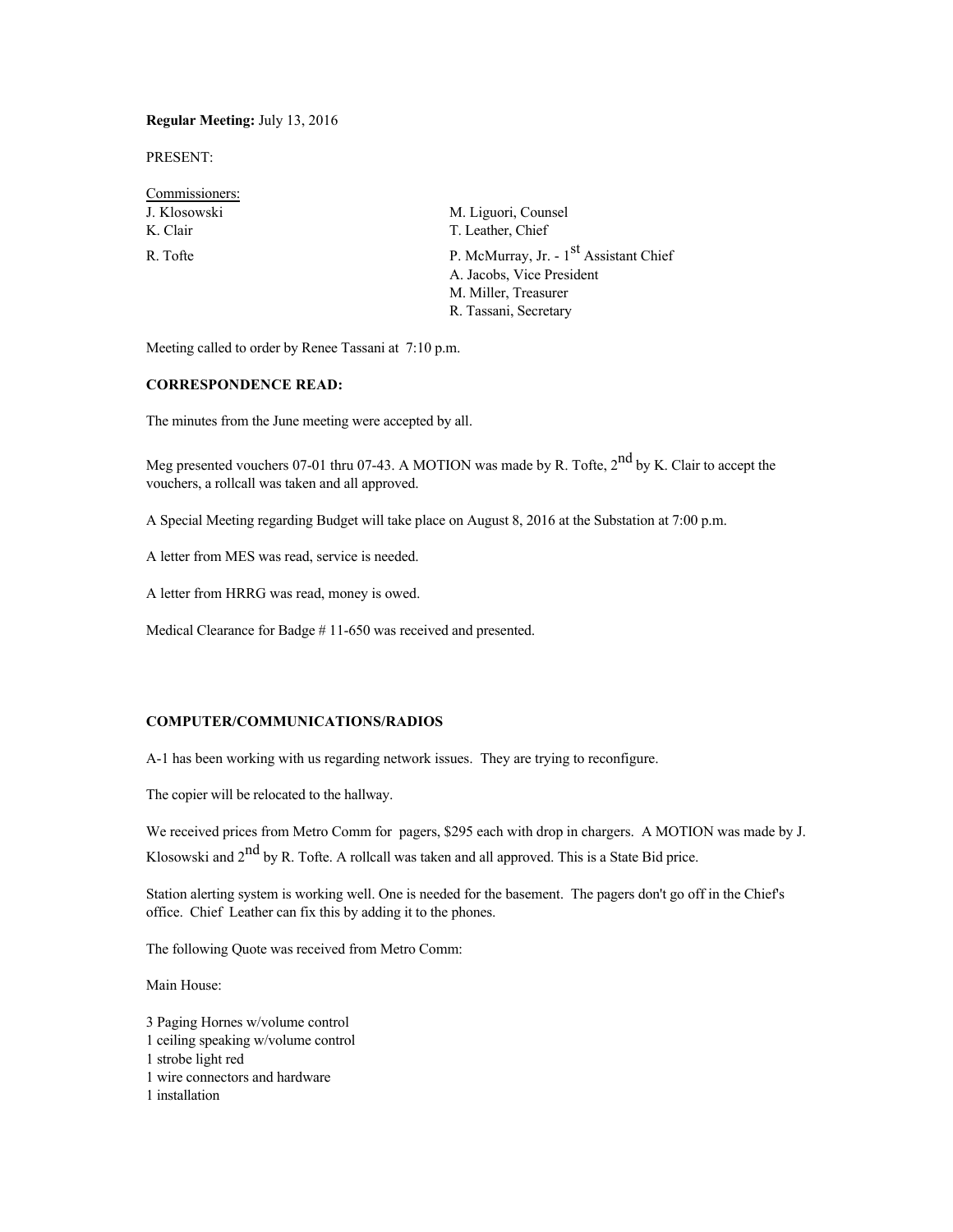### Substation

- 1 Federal Informer for receiving Alerts 1 Paging Horns w/volume control 1 ceiling speaking w/volume control 1 strobe light red 1 Power Supply for Strobe Light
- 1 Public Address-60 Watt
- 1 Wire Connectors and Hardware
- 1 Installation

Total expenditure for Main House and Substation is \$4500, A MOTION was made by R. Tofte and 2<sup>nd</sup> by J. Klosowski to approve this expenditure. A rollcall was taken and all approved.

## **FACILITIES**

Nothing new to report.

# **FIRE AND EMS EQUIPMENT**

A pressure washer is needed. K. Clair found one for \$1200. Chief Leather proposed we buy 2 (\$2500), one for

the Substation and one for the Main House. A MOTION was made by K. Clair  $2^{nd}$  by R. Tofte to approve this expenditure. A rollcall was taken and all approved.

We received 7 helmets and miscellaneous hand tools for the Chiefs cars.

### **FIRE ROADS**

R. Tofte will be picking up equipment either 7/14/16 or 7/15/16.

### **FIRE PREVENTION**

Nothing new to report.

# **GRANTS/AWARDS**

Nothing new to report.

# **INSTALLATION DINNER**

Nothing new to report.

# **INSURANCE CLAIMS/VFBL**

Nothing new to report.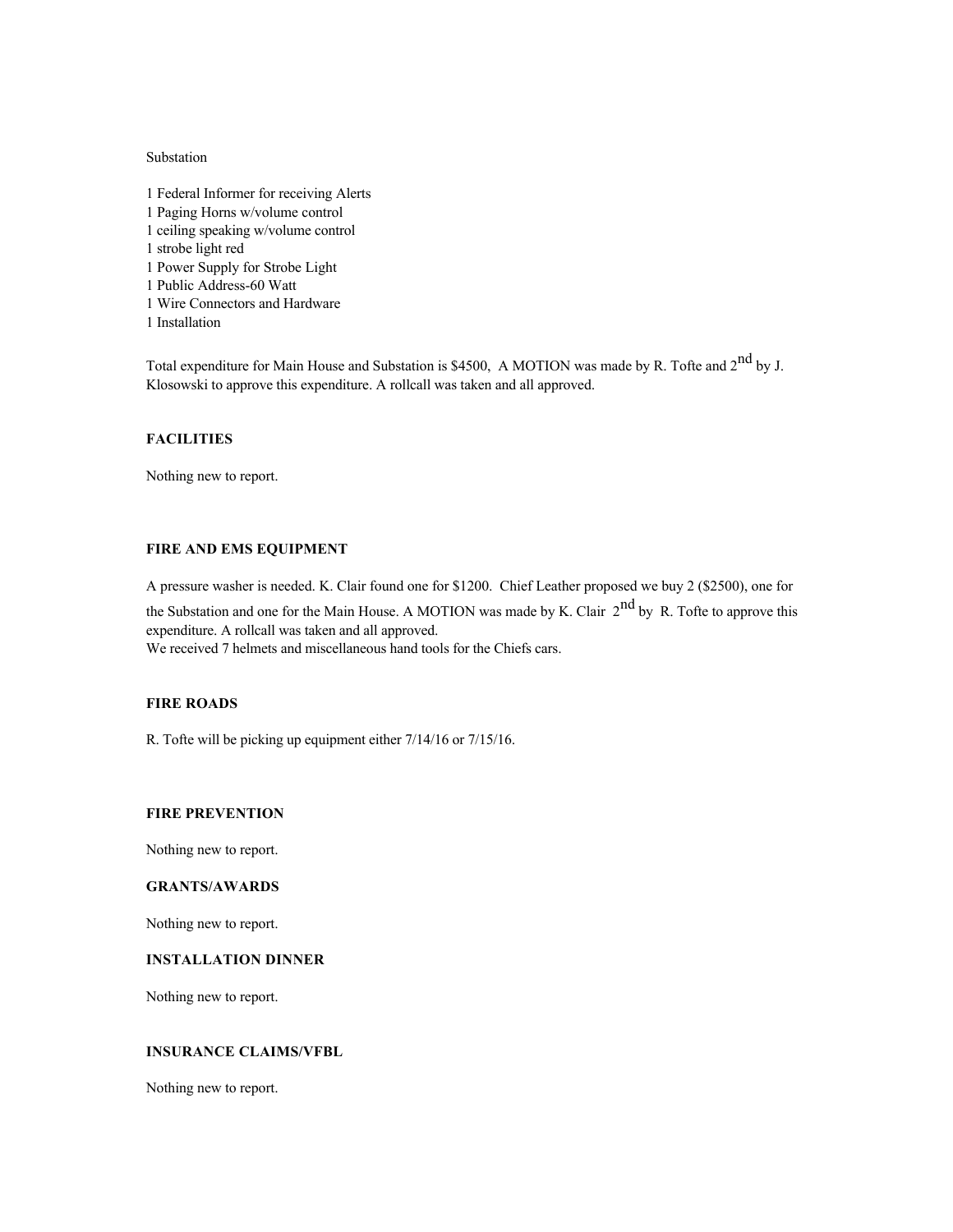### **LEGAL CONTACT/REPORT**

Mike Liguori spoke to Rich Williams and Rich asked him to check with the insurance company to see if members are covered for Special Teams or not. Members are not covered for Special Teams.At this time, the Chief is advising members not to respond to calls for Special Teams because there is no coverage. There was one claim. A waiver for release of liability needs to be signed. An amendment needs to be made to say the "Brewster SE Joint Fire District and/or Department" to the agreement policy and also attach the procedures to it. A MOTION was made by R. Tofte and  $2^{nd}$  by K. Clair to accept this change. A rollcall was taken and all approved.

#### **LOSAP**

Nothing new to report.

## **EQUIPMENT/FABRICATION**

K. Clair gave the specifications. As of right now noone is interested in 11-5-1.It will be put on Auction, subject to a Permissive Referendum. A MOTION was made by R. Tofte,  $2^{nd}$  by J. Klosowski to advertise 11-3-1, 11-5-1, 11-2-1 and 11-8-1 on govdeals.com Prior to advertising on govdeals, a bid notice needs to be posted to

both newspapers for the following 11-3-1, 11-5-1, 11-2-1 and 11-8-1.

R. Tofte to get the verbage of this ad to Renee and Renee will get it to the newspapers to post for 30 days. After the 30 days, they will be posted on govdeals.com. This will be reviewed at the August meeting.

Red Truck Sales International offered \$9800 for the Ambulance including the stretcher, this price is good for 30 days.

### **OSHA MANDATES**

Bailouts to start in September.

## **VEHICLE MAINTENANCE**

Cheif Leather's Truck is due for an oil change, possibly tires as well as whatever is recommended for 30000 mile maintenance.

All other vehicle maintenance is done.

Gowan's Knight worked on the light tower, light was replaced. We are still having trouble with the fan.

## **RECRUITMENT AND RETENTION**

The following Applications were received and reviewed: Joseph Perucci and Kenneth Larm. A MOTION was made by K. Clair,  $2^{nd}$  by R. Tofte to approve both applicants. A rollcall was taken and all approved.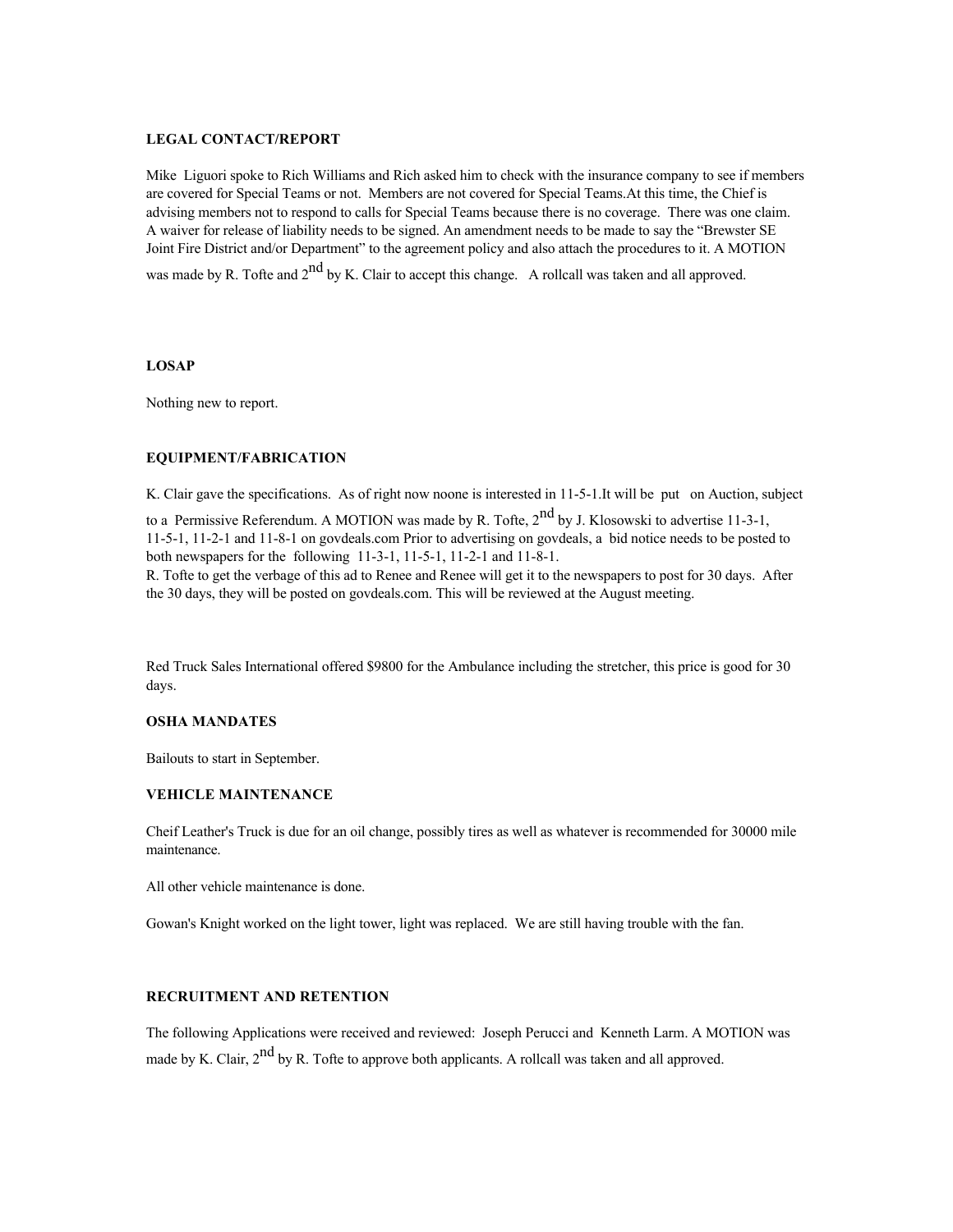# **CHIEF'S REPORT**

Pulse Check is coming up. Chief would like to spend \$6200 allowing some to go. Albert Jacobs expressed an interest in going. Chief Leather will discuss with A. Jacobs who should go.A MOTION was made by J.

Klosowski, 2<sup>nd</sup> by R Tofte to approve this expenditure. A rollcall was taken and all approved.

Chief Leather will make a check sheet inventory for each member on a "per station" basis. Members will be accountable for his/her own gear.

**EMS**

Nothing new to report.

### **TRAINING & TRAVEL**

## **FUTURE CAPITAL PROJECTS**

**NEW APPARATUS**

We received 2 quotes for trucks:

| 2016 Braun Signature: |                                  | \$153,375 |
|-----------------------|----------------------------------|-----------|
|                       | 2016 Braun Signature Series 150: | \$139,875 |

We will post in both papers the Resolution for the 2016 Braun Signature Series 150 for \$139,875 as well as the Chiefs vehicles.This will be posted for 30 days.

A MOTION was made by J. Klosowski and  $2<sup>nd</sup>$  by K. Clair to approve the Ambulance purchase.A rollcall was taken and all approved.

Commissioner Clair is in receipt of two of the three specs we are awaiting and that the committee will be review said specs this month. A more detailed report will be given at the next board meeting.

## **TRAINING & TRAVEL**

Nothing new to report.

#### **NEW BUSINESS**

Chief McMurray would like to begin a project of building a wall to have drills of breaking through a wall to a second floor.

At 8:50 p.m. R. Tofte made a MOTION to go into Executive Session for a personnel matter. Executive Session ended at 9:01 p.m. and the meeting continued.

A MOTION to amend the Alcohol policy for July  $27<sup>th</sup>$  from Noon-Midnight at 501 North Main Street, Brewster, NY. A second motion was made to allow the Fire Department to transport on any district vehicle